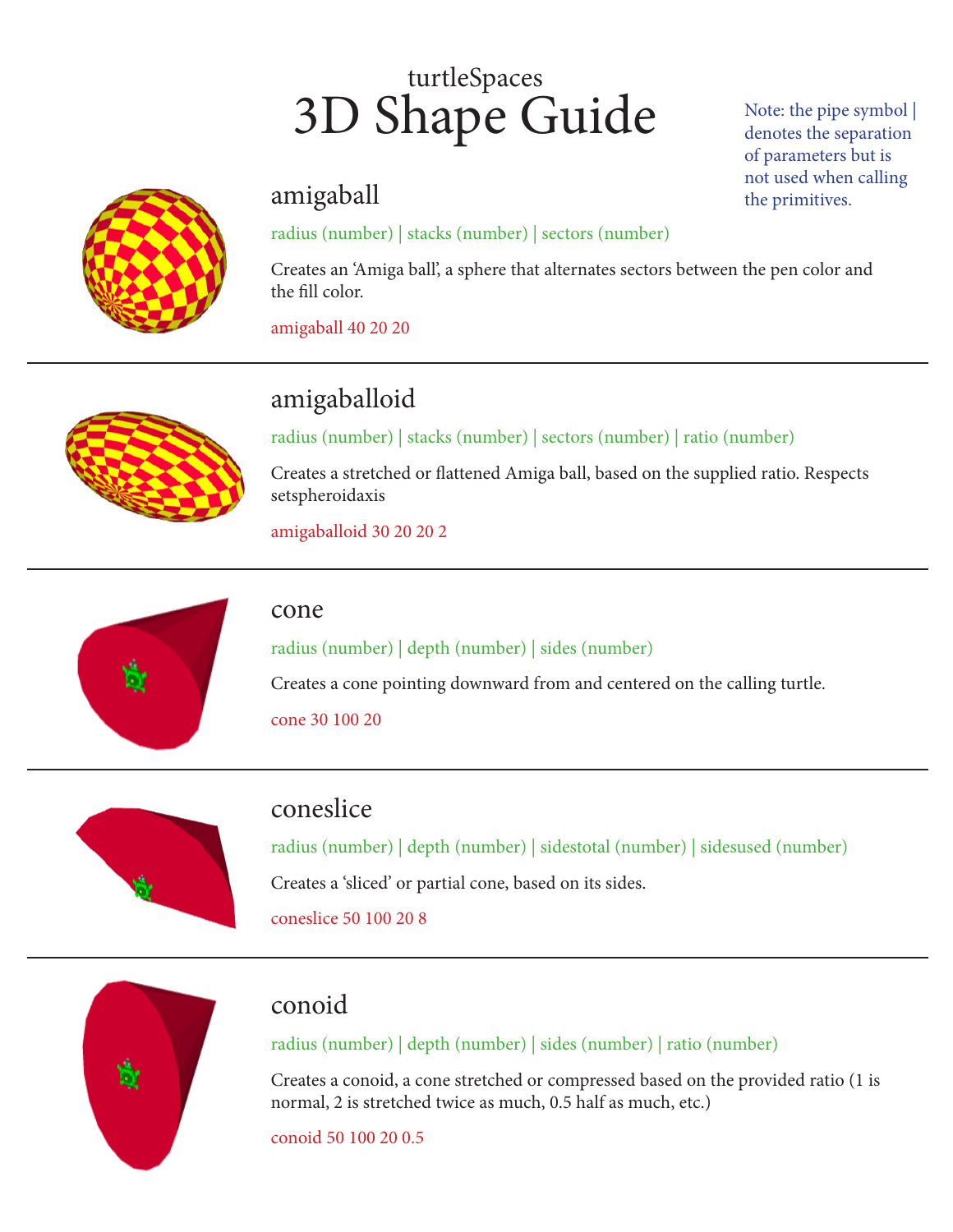

## conoidslice

radius | depth | sidestotal | sidesused | ratio Creates a sliced conoid.

conoidslice 50 100 20 8 0.5



## cube

size

Creates a wireframe cube of the specified size.

cube 50



# cuboid

width | height | depth Creates a wireframe cuboid of the specified dimensions. cuboid 30 40 80



#### cutcone

radiusnear (number) | radiusfar (number) | depth (number) | sides (number) Creates a truncated, or cut, cone. See cone cutcone 20 50 60 20



## cutconeslice

radiusnear | radiusfar | depth | sidestotal | sidesused Creats a cut, sliced cone. See coneslice cutconeslice 20 50 60 20 5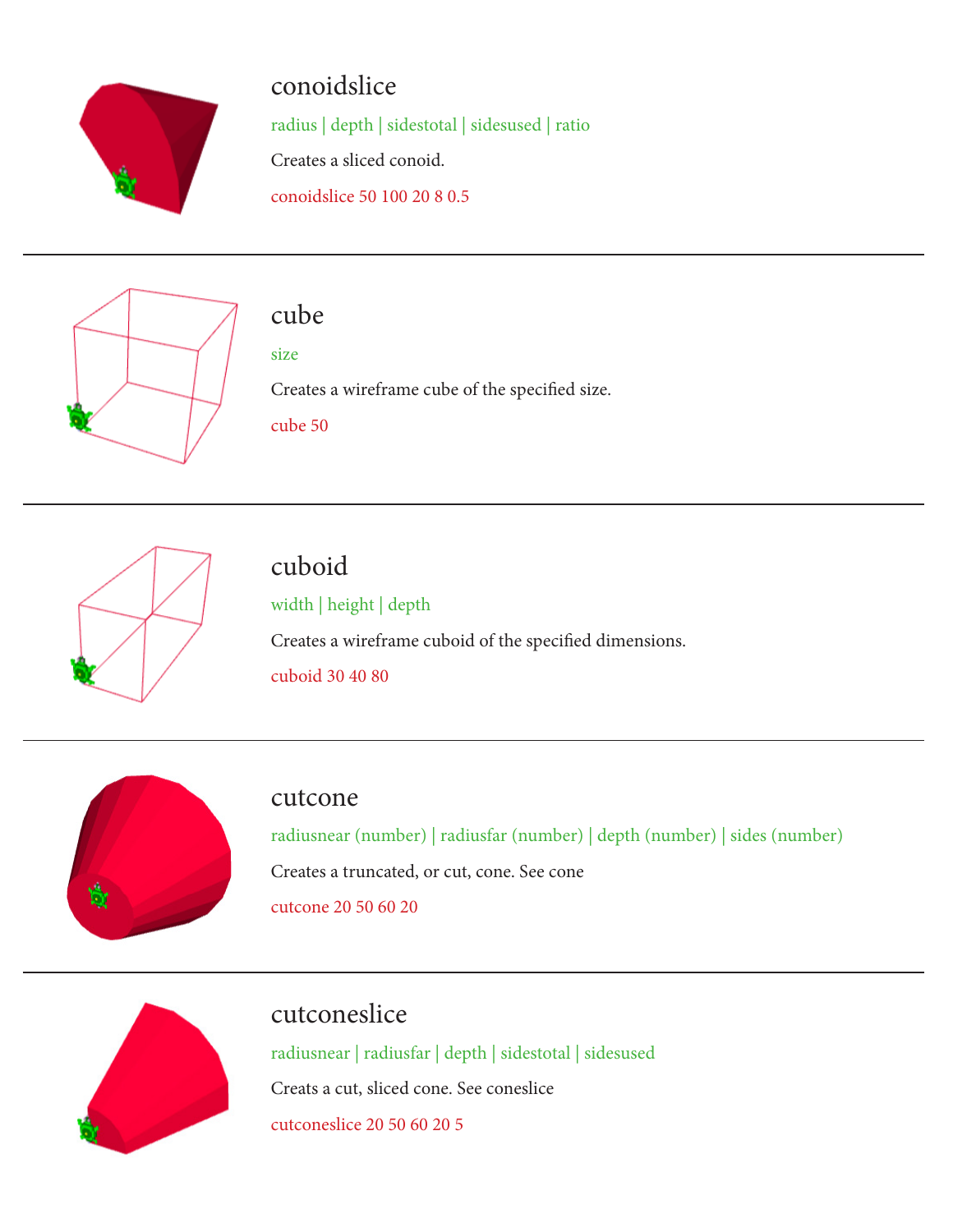Note: Views of the interior of 'open' shapes are shown as they are when the **twosided** primitive is called before they are used. They will otherwise be non-reflective (matte) inside.



#### cutconoid

radiusnear | radiusfar | depth | sides | ratio

Creates a truncated, or cut, conoid, stretched based on the provided ratio. See conoid

cutconoid 20 50 60 20 0.5



# cutconoidslice

radiusnear | radiusfar | depth | sidestotal | sidesused | ratio Creates a cut, sliced conoid, stretched based on the provided ratio. See conoid cutconoidslice 10 30 60 20 10 2



## cutfunnel

radiusnear (number) | radiusfar (number) | depth (number) | sides (number) Creates a cut funnel (an uncapped cut cone). cutfunnel 10 40 20 20



cutfunneloid

radiusnear | radiusfar | depth | sides | ratio Creates a cut funneloid (an uncapped cut conoid). cutfunneloid 20 40 40 20 0.5



## cutfunneloidslice

radiusnear | radiusfar | depth | sidestotal | sidesused | ratio Creates a cut, sliced funneloid (an uncapped cut conoid). cutfunneloidslice 20 40 40 20 10 0.5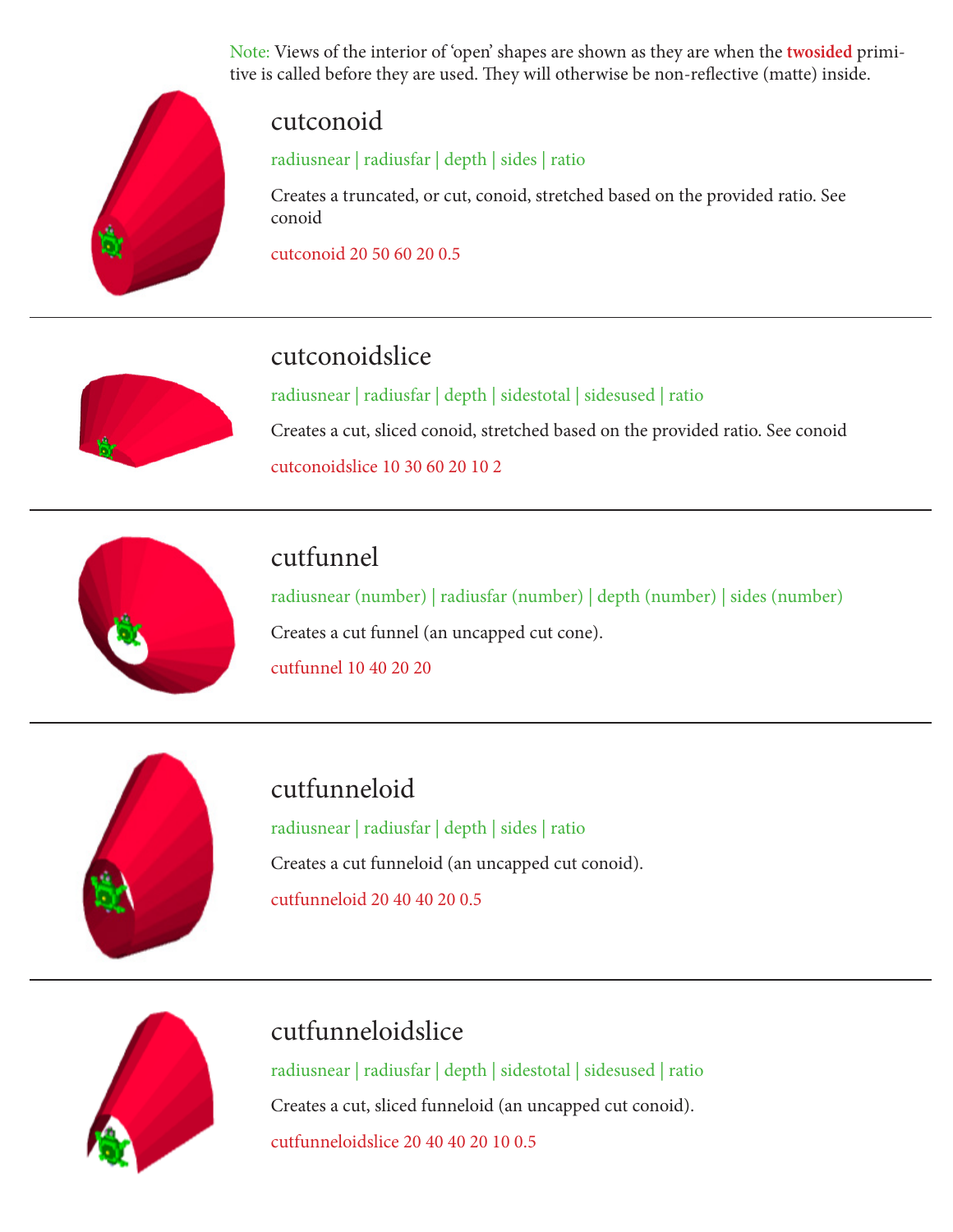

# cutfunnelslice

radiusnear | radiusfar | depth | sidestota | sidesused Creates a sliced, cut funnel (an uncapped cut cone). cutfunnelslice 20 40 40 20 10



## cutsphere

#### radius | stacks | sectors | minstack | maxstack

Creates a truncated, or cut, sphere. Can be cut on the top, bottom, or both based on specified minstack and maxstack values. See sphere

cutsphere 40 20 20 8 12



## cutsphereslice

radius | stacks | totalsectors | minstack | maxstack | usedsectors

Creates a sliced and cut sphere. Can be cut on the top, bottom, or both based on specified minstack and maxstack values. Displays the portion specified by totalsectors and usedsectors. See sphereslice, cutsphere

cutsphereslice 40 20 20 8 12 10



# cutspheroid

radius | stacks | sectors | minstack | maxstack | ratio

Creates a truncated, or cut, sphere, stretched by the provided ratio. Can be cut on the top, bottom, or both based on specified minstack and maxstack values. See spheroid

cutspheroid 40 20 20 8 12 0.5



# cutspheroidslice

radius | stacks | totalsectors | minstack | maxstack | usedsectors | ratio

Creates a sliced and cut spheroid. Can be cut on the top, bottom, or both based on specified minstack and maxstack values. Displays the portion specified by totalsec tors and usedsectors. Is stretched by the ratio provided. See spheroidslice, cutspheroid

cutspheroidslice 40 20 20 8 12 12 0.5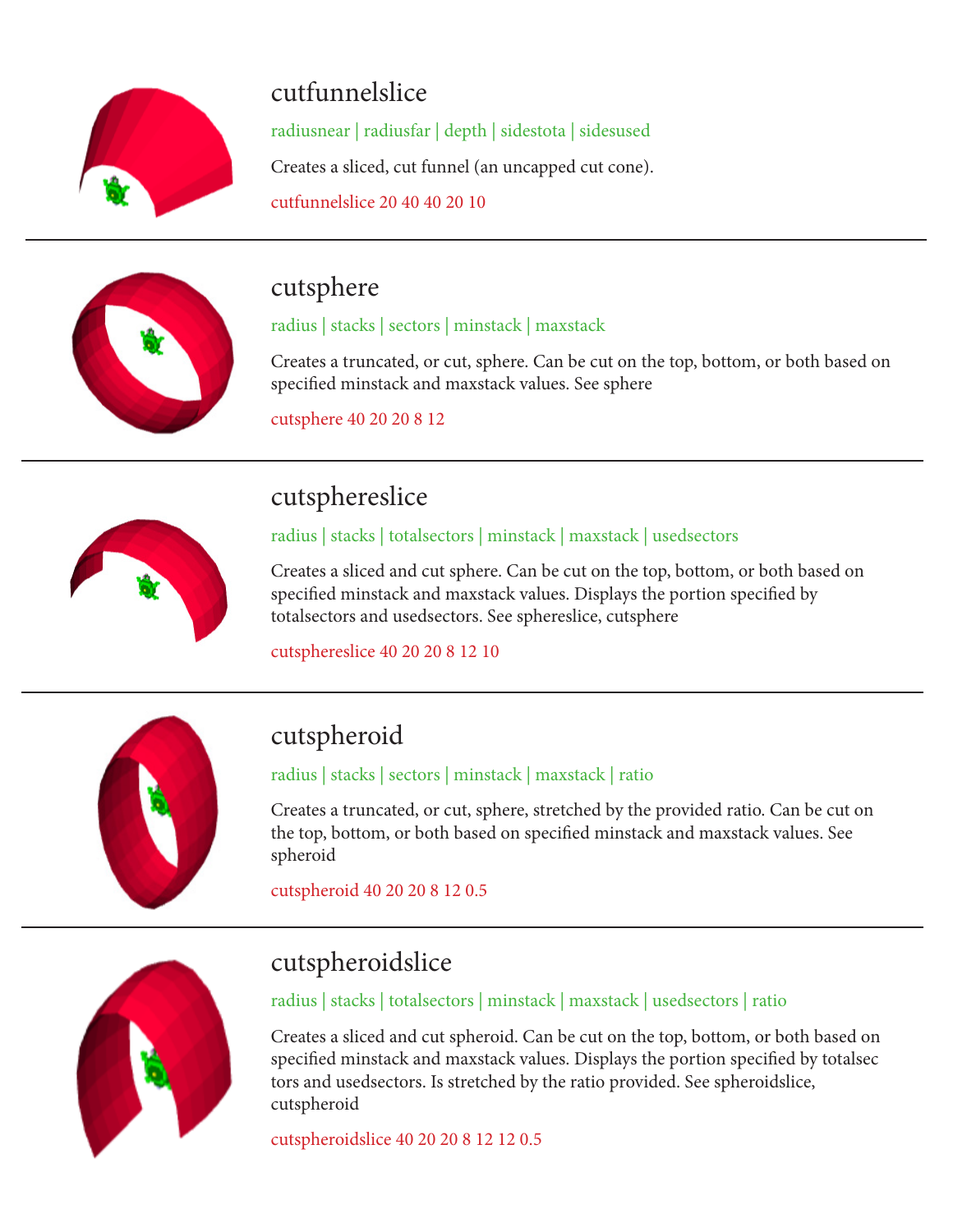

# cylinder

radius (number) | depth (number) | sides (number) Creates a cylinder below the turtle. cylinder 20 40 20



# cylinderarc

thickness | radius | sides | totalsegments | arcsegments

Creates a partial torus, or curved cylinder, around the turtle, starting on the right.

cylinderarc 8 30 10 20 6



# cylinderarcslice

thickness | radius | sides | totalsegments | arcsegments | startsides | endsides

Creates a slice of a partial torus, or curved cylinder. Note: If you invert the thickness value, you can 'slice' the opposite side.

cylinderarcslice 12 40 10 20 6 3 8



# cylinderslice

radius (number) | depth (number) | totalsides (number) | slicesides (number)

Creates a rounded wedge shape, like a slice of a round of cheese, starting at the turtle's right vector and moving counter-clockwise.

cylinderslice 30 20 20 15



# cylindroid

radius (number) | depth (number) | sides (number) | ratio (number) Creates a cylindroid, a distorted cylinder based on the ratio. cylindroid 30 30 10 0.5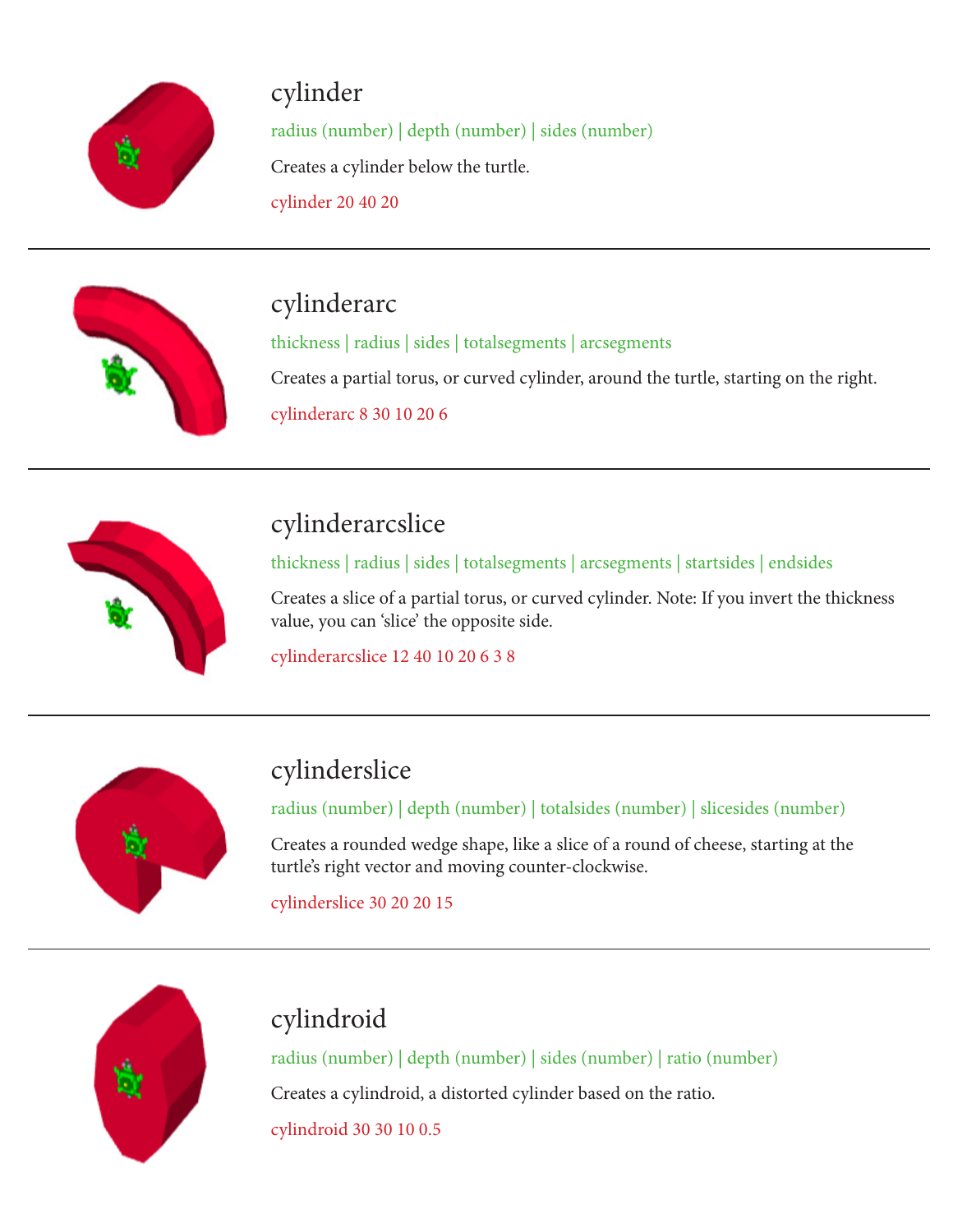

# cylindroidarc

thickness | radius | sides | totalsegments | arcsegments | ratio Creates a cylinder arc extruded by the provided ratio. cylindroidarc 10 30 10 20 7 2



# cylindroidarcslice

thickness | radius | totalsides | totalsegments | arcsegments | startsides | endsides | ratio

Creates a cylinder arc sliced by the provided sides values and extruded by the provided ratio.

cylindroidarcslice 20 40 10 20 7 6 8 2



# cylindroidslice

radius | depth | totalsides | slicesides | ratio

Creates a stretched rounded wedge shape, like a slice of a round of cheese, starting at the turtle's right vector and moving counter-clockwise, and stretched using the provided ratio, where 1 is normal, 0.5 is half, 2 is double etc.

cylindroidslice 40 50 10 4 0.5



# dodecahedroid

size (number) | ratio (number)

Creates a dodecahedroid (12-sided shape) of the specified size and stretched using the specified ratio.

dodecahedroid 30 1.5



# dodecahedron

size

Creates a dodecahedron (12-sided shape) of the specified size.

dodecahedron 30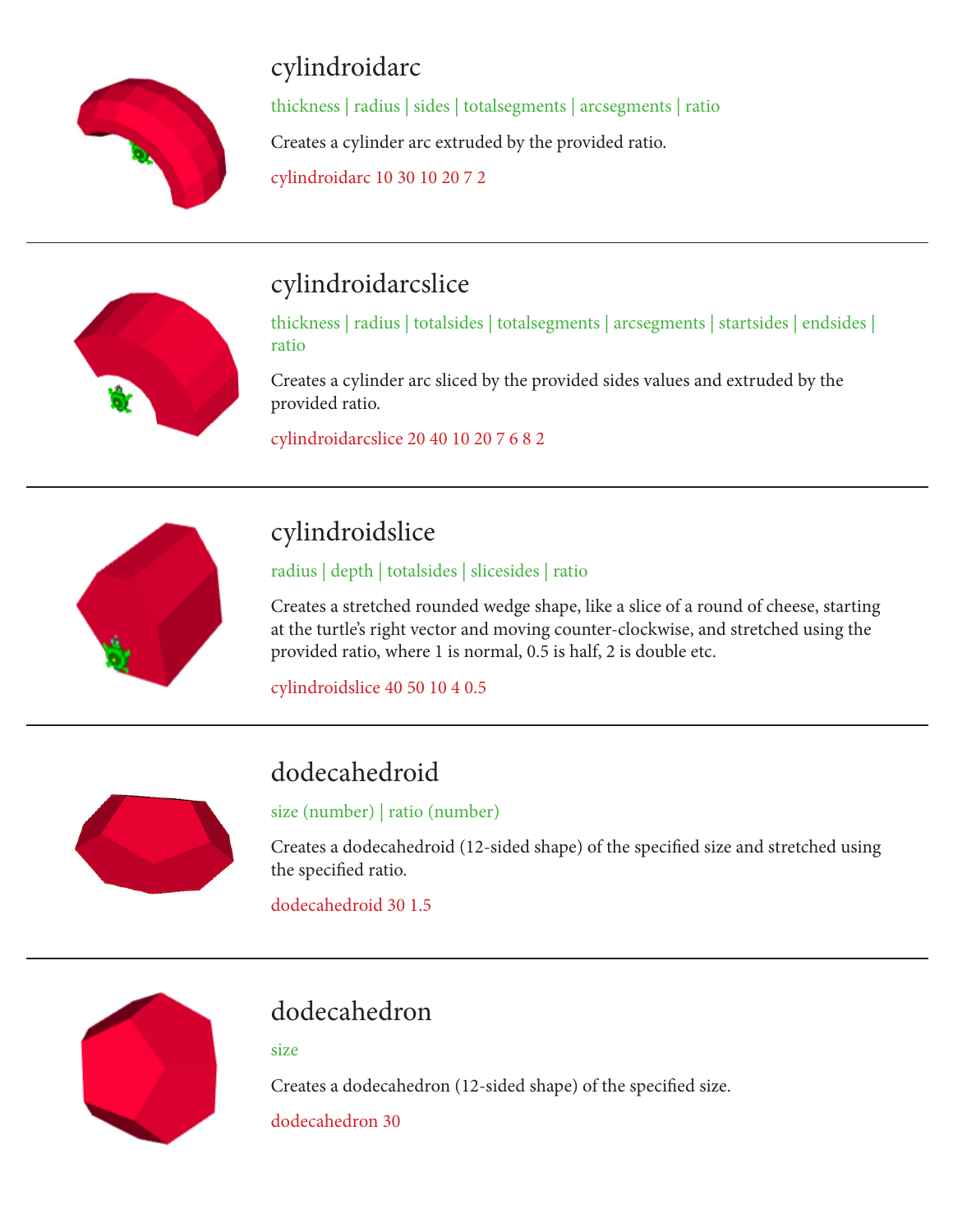

#### dome

radius (number) | stacks (number) | sectors (number) Creates a dome below the turtle. dome 40 20 20



## domoid

radius (number) | stacks (number) | sectors (number) | stretch (ratio) Creates a stretched dome below the turtle. domoid 40 20 20 0.5



# duocutconoid

radiusnear | radiusfar | depth | sides | ratio1 | ratio2

Creates a cut conoid with two different oid (stretch) ratios, one for each end. See cutconoid, duocutfunneloid

duocutconoid 10 40 50 20 2 0.5



# duocutfunneloid

radiusnear | radiusfar | depth | sides | ratio1 | ratio2

Creates a cut funneloid (an uncapped cut conoid) with two different oid (stretch) ratios, one for each end. See cutfunneloid

duocutfunneloid 30 10 50 20 2 0.5



# duocylindroid

radius | depth | sides | ratio1 | ratio2

Creates a cylindroid with two different oid (stretch) ratios, one for each end. See cylindroid, duotuboid

duocylindroid 30 40 20 0.5 2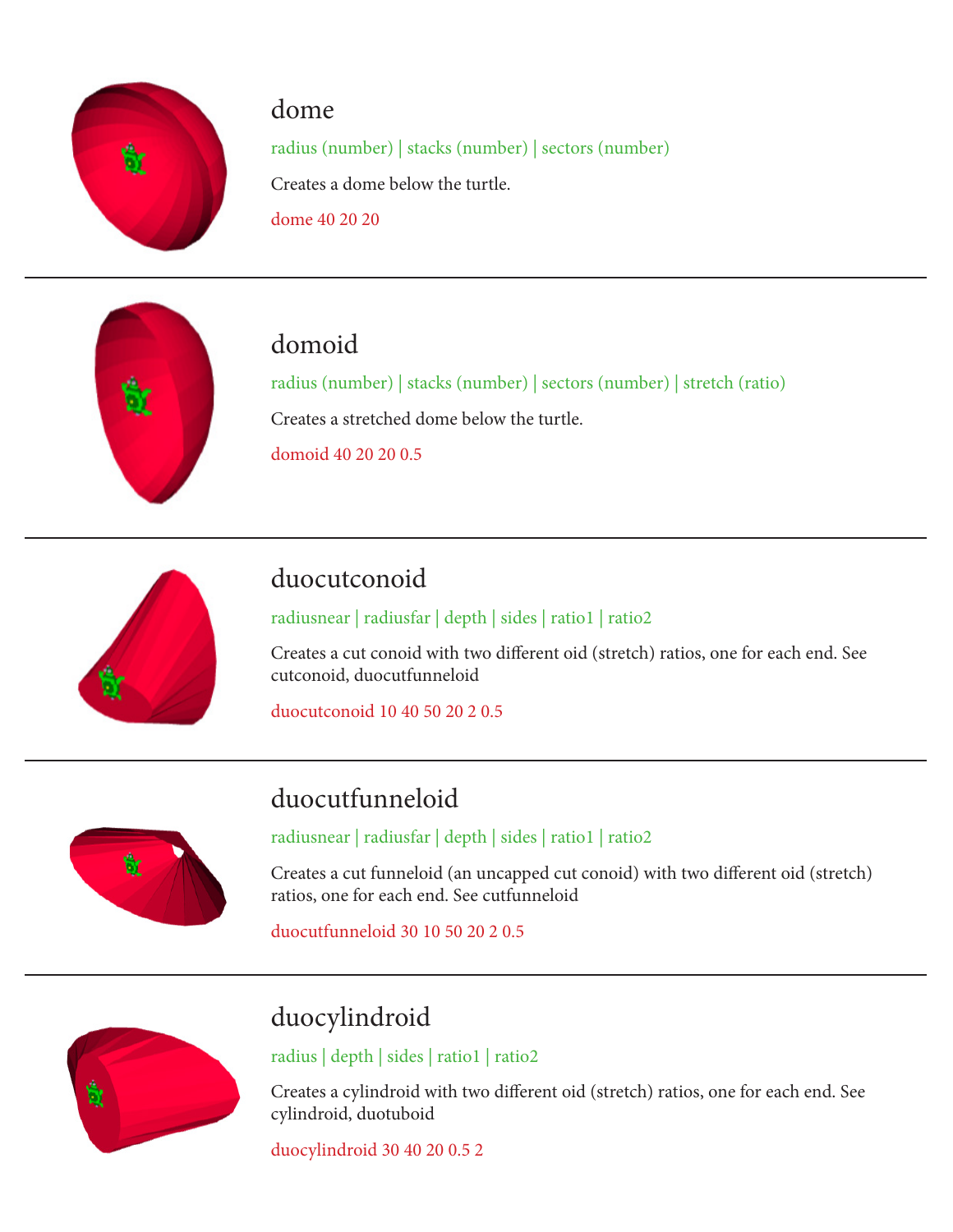

# duotuboid

#### radius | depth | sides | ratio1 | ratio2

Creates a tuboid, or stretched tube, with two different oid (stretch) values, one for each end. Can be used to transition between non-oids and oids, or between two oids. See tuboid

duotuboid 30 50 20 2 0.5



## funnel

#### radius (number) | depth (number) | sides (number)

Creates a funnel (an uncapped cone). Note that this is the 'twosided' view, the default view does not reflect light on the inside of the funnel. To make it reflect, first call the twosided primitive.

funnel 30 100 20



# funneloid

radius (number) | depth (number) | sides (number) | ratio (number) Creates a funneloid (an uncapped conoid). funneloid 40 30 20 0.5



# funneloidslice

radius | depth | sidestotal | sidesused | ratio Creates a sliced funneloid. funneloidslice 40 30 20 13 0.5



## funnelslice

radius (number) | depth (number) | sidestotal (number) | sidesused (number) Creates a sliced funnel.

funnelslice 40 30 20 10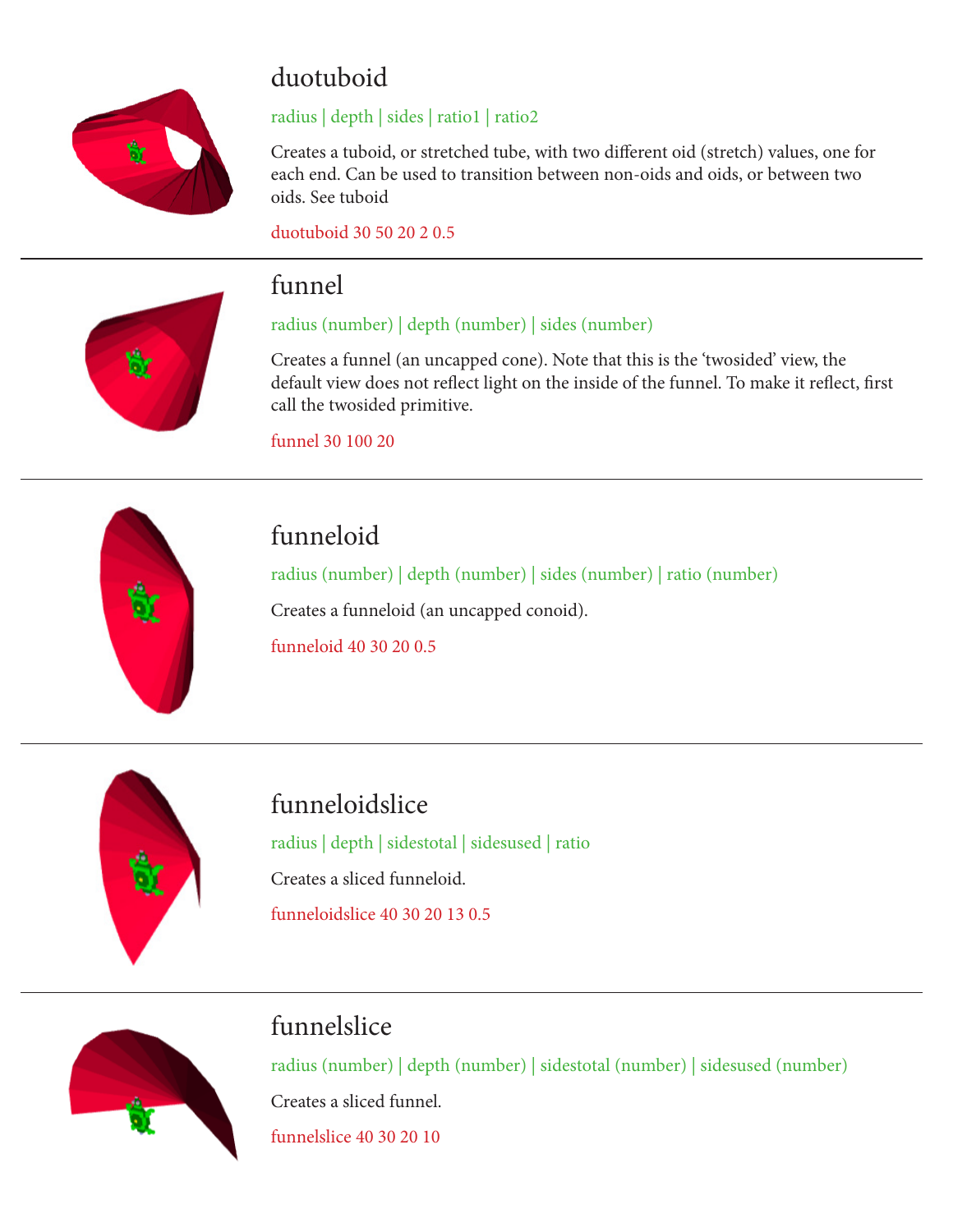# icosphere (ico)

#### size

Creates an icosphere, an approximation of a sphere as a simplicial polyhedron, formed by subdividing the triangles of a regular icosahedron into smaller triangles.

icosphere 30



# icospheroid

#### size

Creates an icosphereoid of a specified radius, stretched using the provided multiplier.

icospheroid 20 2



## inscribe

#### text (word), number or list

Renders text shapes alongside and to the front of the turtle rather than to the side (as with typeset) using the same size and color as typeset. Unlike typeset, the turtle does not move. See typeset.

inscribe "turtle



# octahedroid

#### size | ratio

Creates a octahedroid (8-sided shape) of the specified size and stretched using the specified ratio.

octahedroid 80 0.5



## octahedron

size

Creates a octahedron (8-sided shape) of the specified size. Note that the provided size value indicates the length of the triangles that make up the shape.

octahedron 60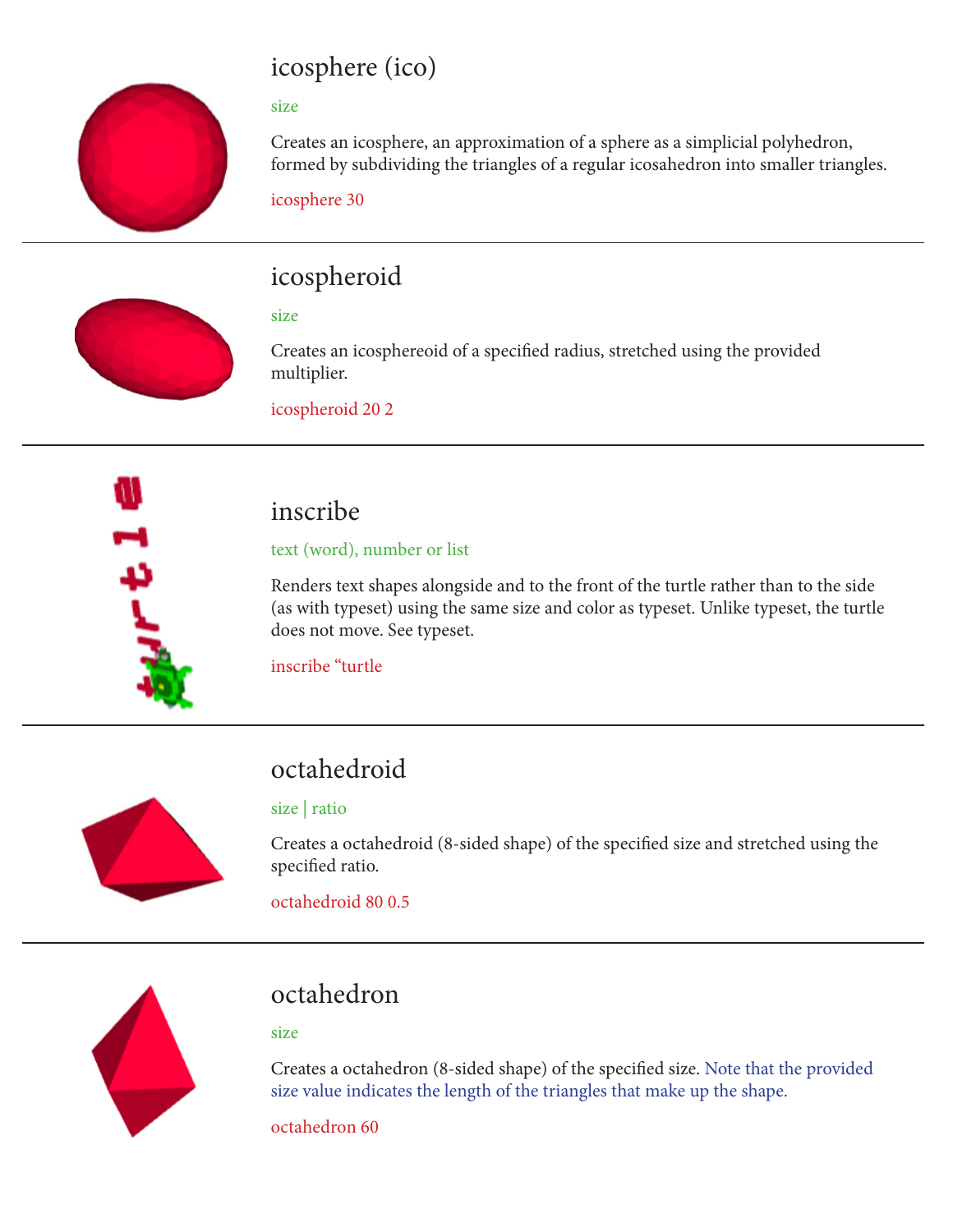

#### peak

size

Creates a lined wedge around and beneath the calling turtle. The width distance is the distance to one side of the turtle (the total width of the peak is double the provided width value).

peak 20 30 40



#### prism

#### width | height | depth

Creates a lined prism to the right, forward and under the turtle.

prism 20 30 40



# pyramid

size

Creates a pyramid of the given size.

pyramid 40



# pyramid [list]

[width height depth]

Creates a pyramid using the list of supplied dimensions

pyramid [80 50 20]

# pyramoid

size | ratio

Creates a pyramoid (stretched pyramid) of the specified size and stretch ratio.

pyramoid 30 2

# pyramoid [list]

[width height depth] | ratio

Creates a pyramoid (stretched pyramid) of the specified dimensions and ratio.

pyramoid [80 50 20] 0.5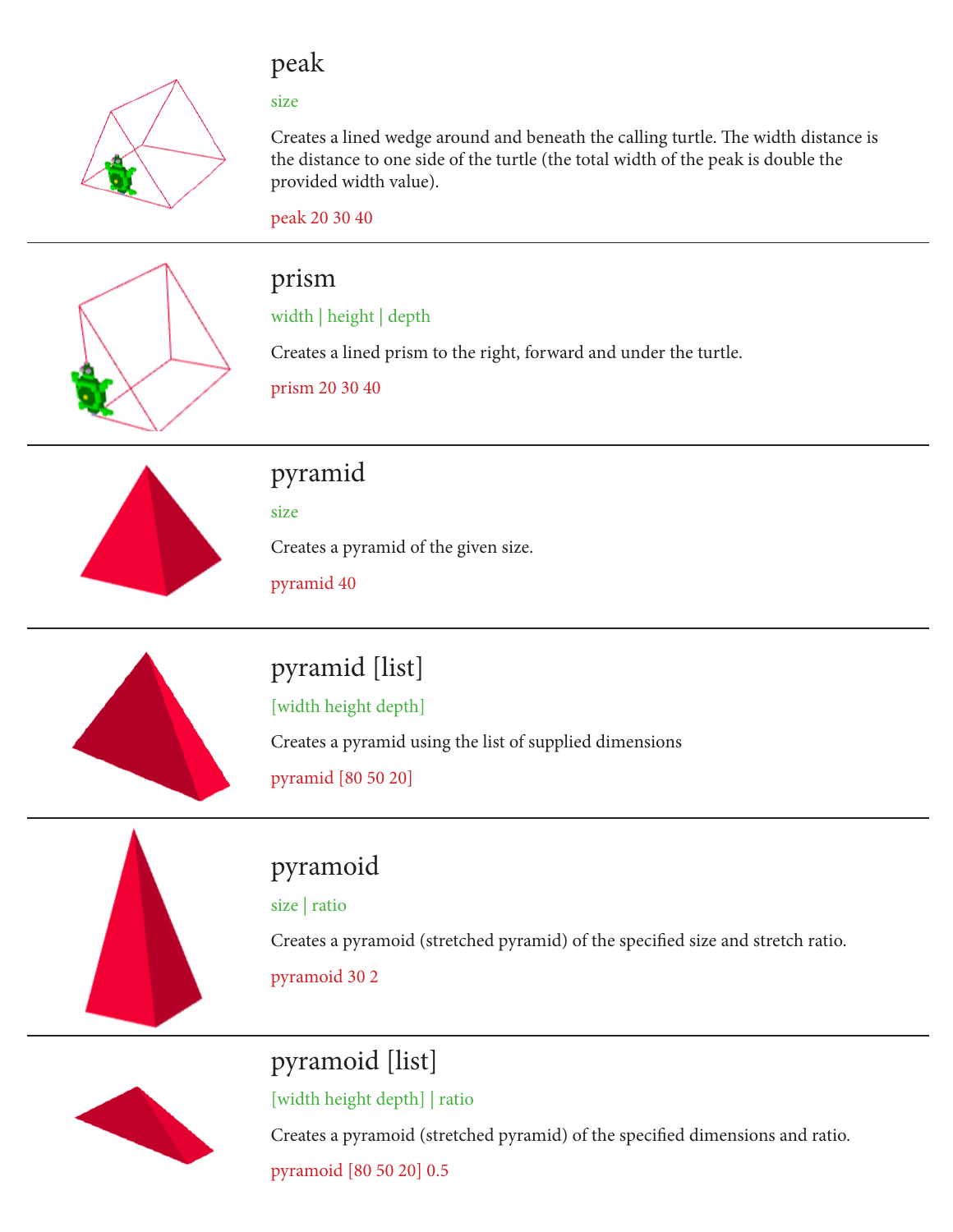

ramp width (number) | height (number) | depth (number) Creates a filled wedge, or 'ramp' using the provided dimensions. ramp 20 30 40



## shard

#### depth

Creates a 'shard' or a three-dimensional fragment using the current and two previous turtle positions with a depth specified by its input parameter.

fd 60 rt 120 fd 50 shard 20



# skewpyramid

size (turtle-units) OR [width height depth] (list) | degrees X | degrees Z

Creates a pyramid "skewed" by the specified number of degrees in the X and Z directions.

skewpyramid 50 -20 20



# skewpyramoid

size (turtle-units) | stretch (ratio) | degrees X | degrees Z

Creates a pyramid "skewed" by the specified number of degrees in the X and Z directions, and stretched by the specified ratio

skewpyramoid 50 2 -20 20



# skewpyramoid [list]

[width height depth] | stretch (ratio) | degrees X | degrees Z

Creates a pyramid "skewed" by the specified number of degrees in the X and Z directions, and stretched by the specified ratio

skewpyramoid [40 20 50] 2 -20 20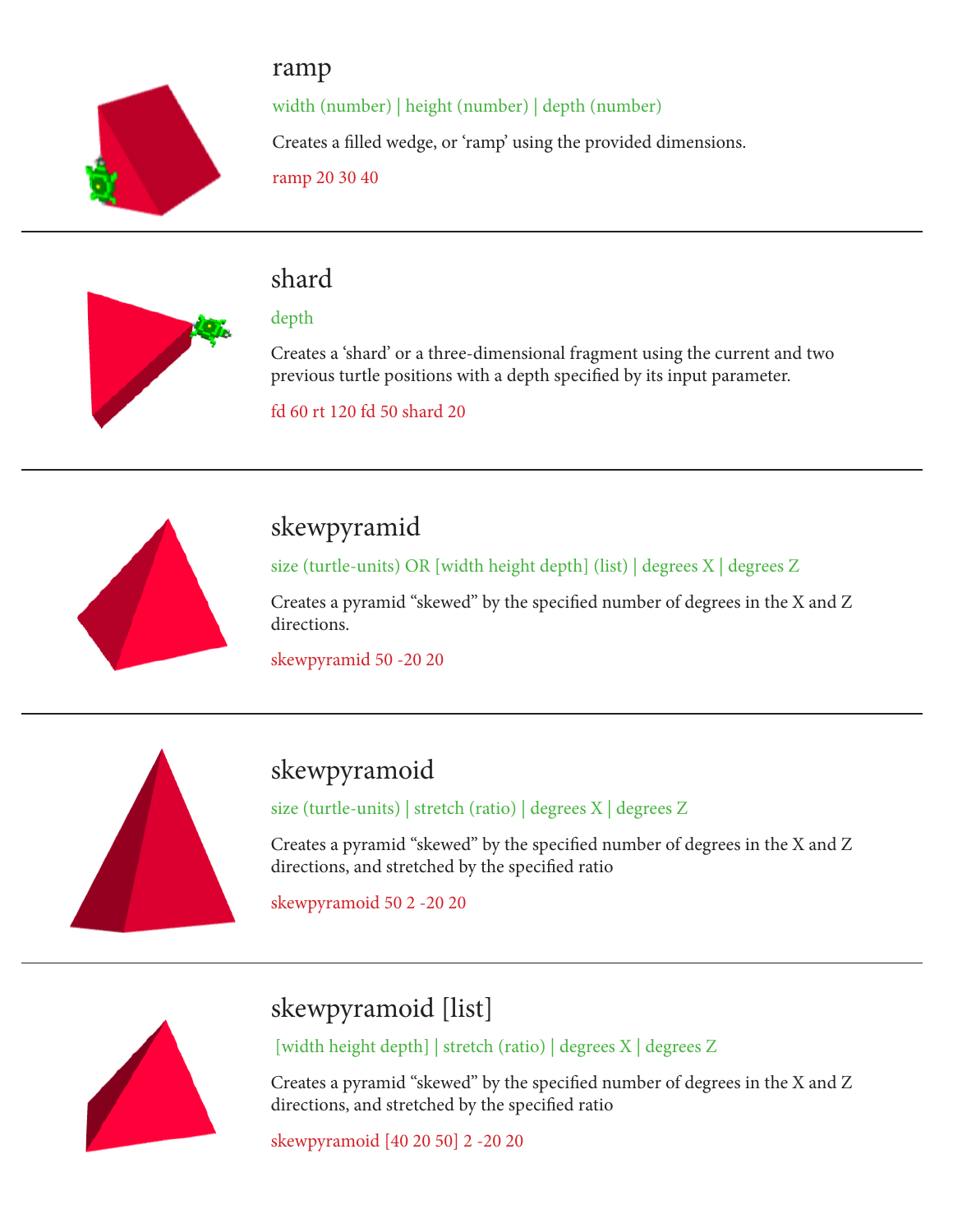## skewtrapevoxeloid

#### size



Creates a skewed trapezoidal voxel, the width and depth of whose "top" or side in front of the turtle is stretched or contracted by the given ratios (depth and width), and who is then skewed by the given degree values in the X and Z axis, which can be negative. See trapevoxeloid

skewtrapevoxeloid 50 40 30 0.5 2 -45 45



## skewvoxeloid

#### width (turtle-units) | height | depth | degrees X | degrees Z

Creates a "skewed" voxeloid of the specified dimensions, distorted on the X and Z axis by the specified number of degrees, which can be negative.

skewvoxeloid 20 40 30 30 20



#### sphere

#### radius (number) | stacks (number) | sectors (number)

Creates a sphere of the specified radius using the specified number of stacks and the specified number of sectors. Small stack and sector values create interesting shapes. As opposed to icosphere

sphere 30 20 20

## sphereslice



#### radius (number) | stacks (number) | sectorstotal (number) | sectorsused (number)

Creates a partial sphere of the overall specified radius, using the specified number of vertical 'stacks', and specified number of horizontal 'sectors', based on the given total number of sectors, and the used (displayed) number of sectors. Like an orange cut vertically. See cutsphere, cutsphereslice

sphereslice 40 20 20 3

## spheroid



radius (number) | stacks (number) | sectors (number) | multiplier (number)

Creates an spheroid of a specified radius, stacks and sectors, stretched using the provided multiplier.

spheroid 30 20 20 2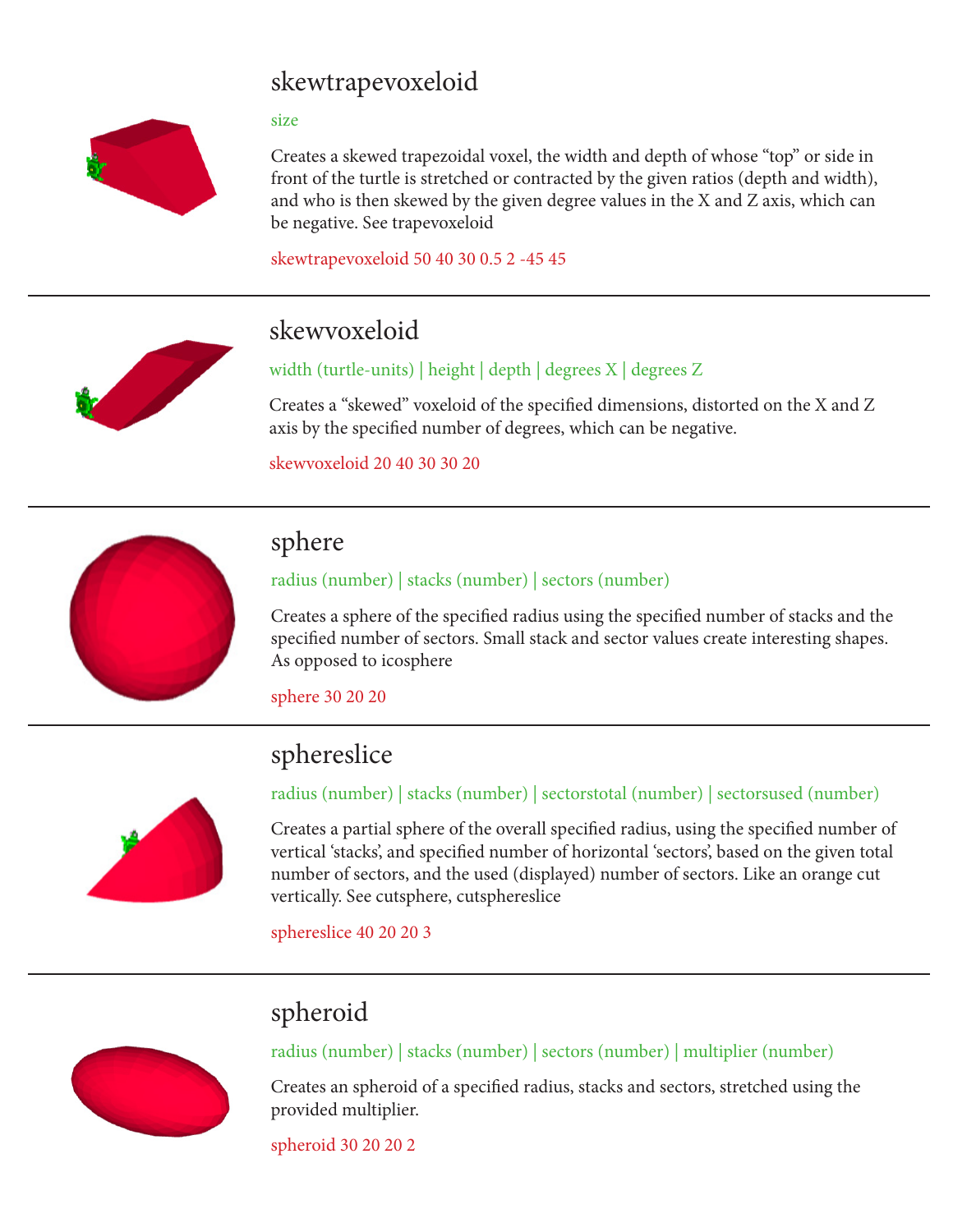# spheroidslice



#### radius | stacks | sectorstotal | sectorsused | multiplier

Creates a partial spheroid of the overall specified radius, using the specified number of vertical 'stacks', and specified number of horizontal 'sectors', based on the given total number of sectors, and the used (displayed) number of sectors, and stretched using the provided multiplier. Like a squashed orange cut vertically. See cutspheroid, cutspheroidslice

spheroidslice 30 20 20 3 2



#### tent

half-width (number) | height (number) | depth (number)

Creates an opaque (solid) prism to the left, right and front of the turtle.

tent 20 50 30



# tetrahedroid

size (number) | ratio (number)

Creates a tetrahedroid (4-sided shape) of the specified size and stretched using the specified ratio.

tetrahedroid 40 2



## tetrahedron

size (number)

Creates a tetrahedron (4-sided shape) of the specified size.

tetrahedron 60



#### toroid

thickness | radius | sides | segments | ratio

Creates a torusoid, an extruded three-dimensional ring, stretched by a ratio where 1 is a normal torus. See torus

toroid 10 40 30 20 0.5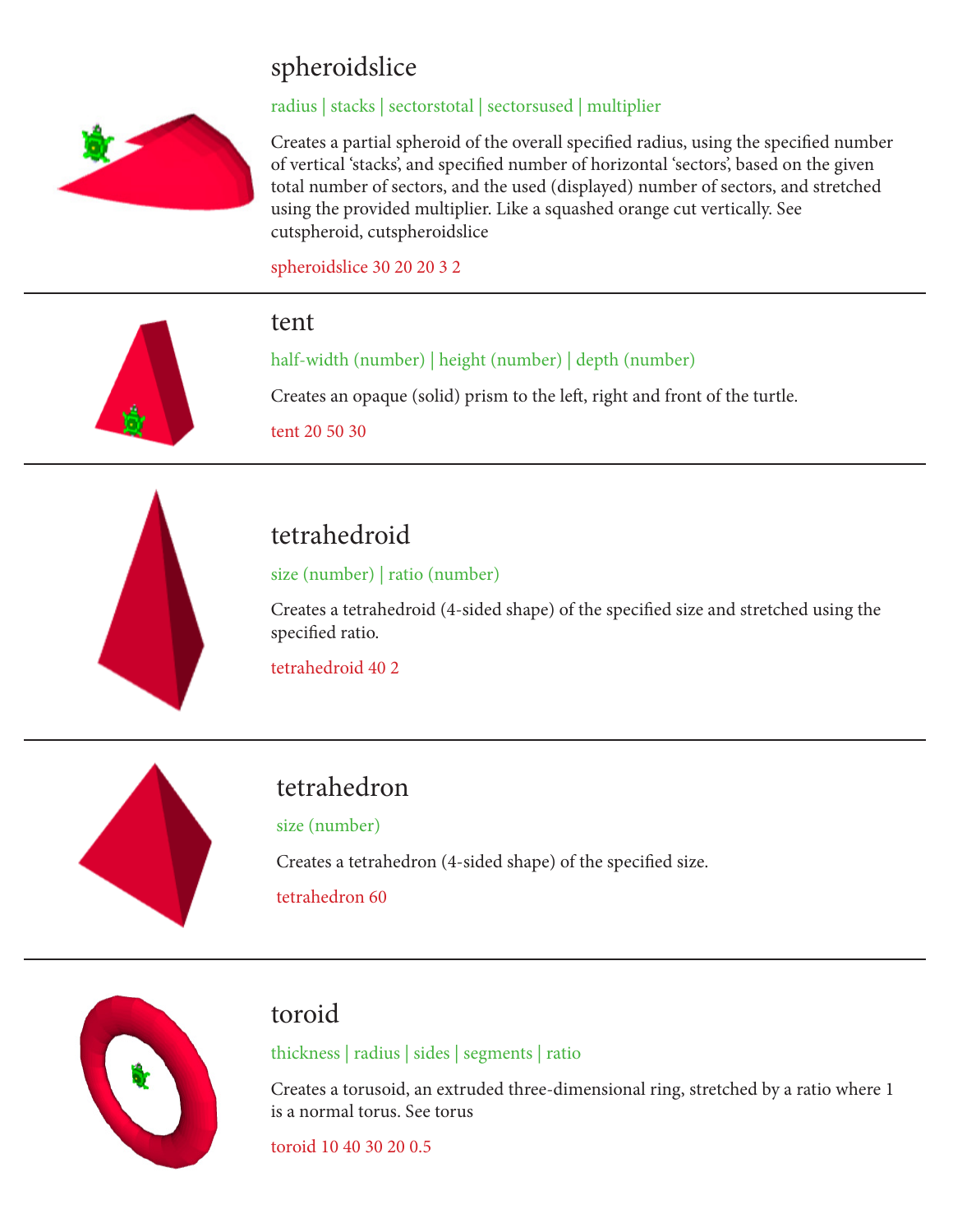

#### toroidslice

#### thickness | radius | sides | totalsegments | startsides | endsides | ratio

Creates a 'slice' of a torus, based on the startsides and endsides value. Note that using a negative thickness value inverts the slice.

toroidslice 10 40 30 20 10 15 2



#### torus

thickness (number) | radius (number) | sides (number) | segments (number) Creates a torus, a three-dimensional ring. Sides and segments can be as low as 3. torus 10 40 20 20



## torusslice

thickness | radius | sides | totalsegments | startsides | endsides

Creates a 'slice' of a torus, based on the startsides and endsides value. Note that using a negative thickness value inverts the slice.

torusslice 10 40 30 20 10 2.5



# trapevoxeloid

width (turtle-units) | height | depth | ratio-W | ratio-D

Creates a trapezoidal voxel, whose far 'end' is affected by the given width and depth ratios.

trapevoxeloid 50 40 30 0.5 2



#### tube

radius (number) | depth (number) | sides (number) Creates a hollow tube under the turtle.

tube 20 40 20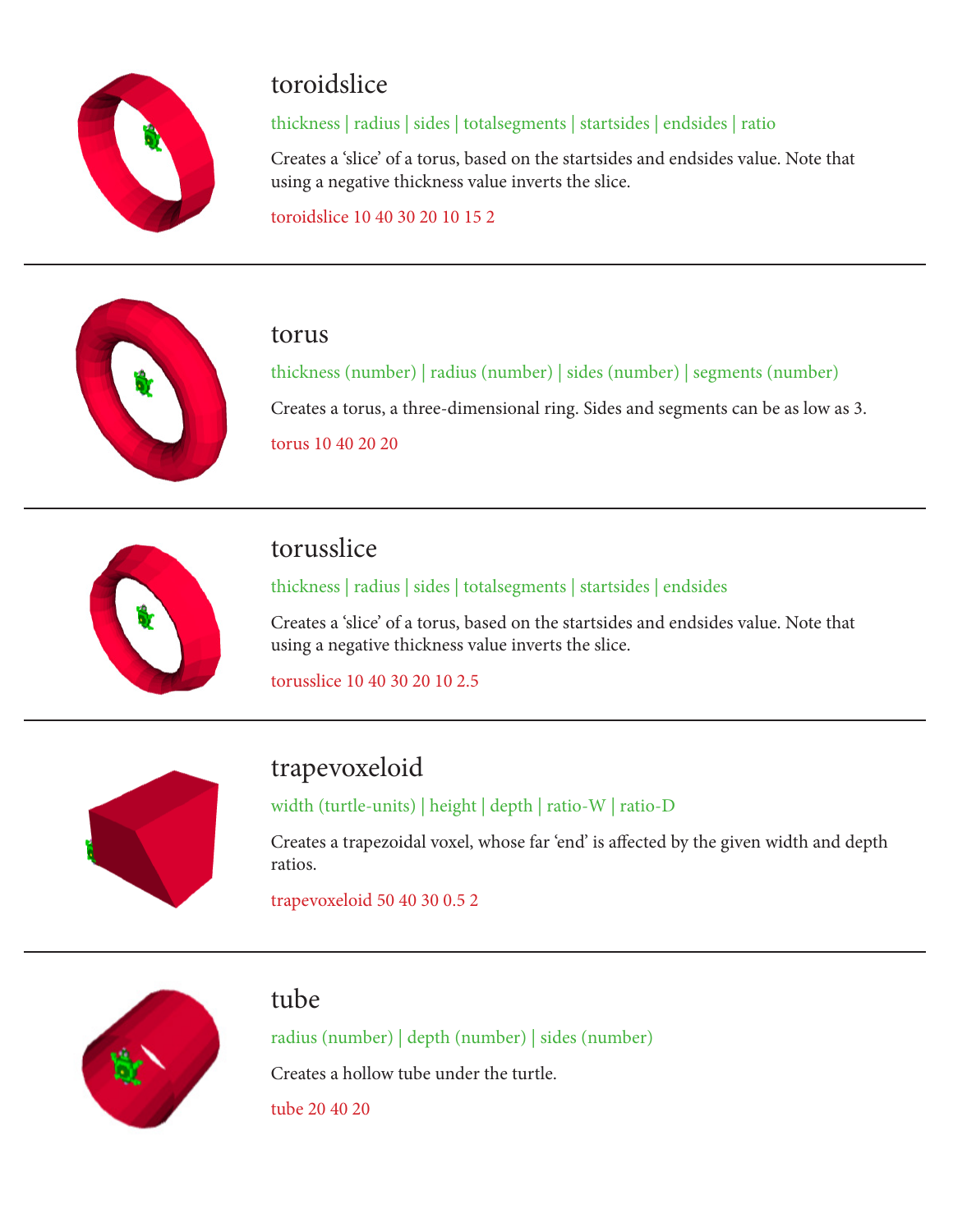

#### tubearc

thickness | radius | sides | totalsegments | arcsegments Creates a tube arc, a section of a torus.

tubearc 10 30 20 20 4



## tubearcslice

thickness | radius | sides | totalsegments | arcsegments | startsides | endsides

Creates a slice of a partial tube. Note: If you invert the thickness value, you can 'slice' the opposite side.

tubearcslice 10 30 20 20 7 10 20



## tubeslice

radius (number) | depth (number) | sidestotal (number) | sidesused (number) Creates a 'slice' of a tube, based on the sidestotal and sidesused values. tubeslice 30 20 20 10



## tuboid

radius (number) | depth (number) | sides (number) | ratio (number) Creates a tuboid, or stretched tube. tuboid 30 20 20 0.5



## tuboidarc

thickness | radius | sides | totalsegments | arcsegments | ratio Creates a tube arcoid (extruded based on the provided ratio). tuboidarc 10 30 20 20 4 2